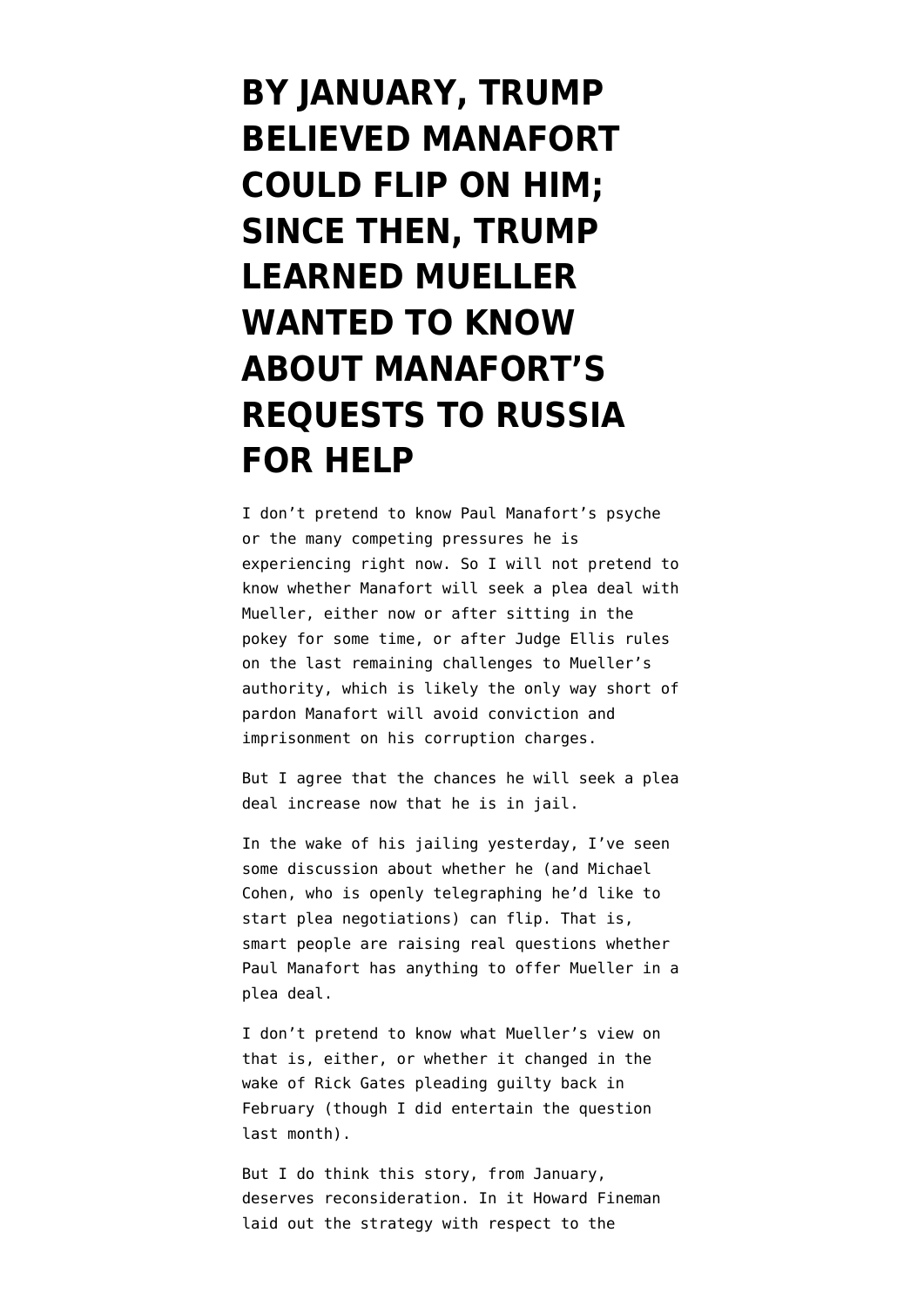Russian investigation Trump has been pursuing ever since, culminating in his claims over the last few days about the DOJ IG Report. He planned then and has set out since to discredit the FBI and the Mueller investigation rather than to fire anyone else.

> Trump — who trusts no one, or at least no one for long — has now decided that he must have an alternative strategy that does not involve having Justice Department officials fire Mueller.

"I think he's been convinced that firing Mueller would not only create a firestorm, it would play right into Mueller's hands," said another friend, "because it would give Mueller the moral high ground."

Instead, as is now becoming plain, the Trump strategy is to [discredit the](https://www.nbcnews.com/politics/donald-trump/trump-s-gripes-against-mccabe-included-wife-s-politics-comey-n842161) [investigation and the FBI](https://www.nbcnews.com/politics/donald-trump/trump-s-gripes-against-mccabe-included-wife-s-politics-comey-n842161) without officially removing the leadership. Trump is even talking to friends about the possibility of asking Attorney General Jeff Sessions to consider prosecuting Mueller and his team.

We now know Fineman's story came in the immediate wake of a [letter](https://www.nytimes.com/interactive/2018/06/02/us/politics/trump-legal-documents.html) to Mueller making fairly absurd arguments about why Trump couldn't be interviewed and, more importantly, [providing](https://www.emptywheel.net/2018/06/03/the-giant-holes-in-trumps-mike-flynn-story-point-to-collusion-not-obstruction/) [illogical explanations](https://www.emptywheel.net/2018/06/03/the-giant-holes-in-trumps-mike-flynn-story-point-to-collusion-not-obstruction/) for some of the actions he had taken. The letter is important because whereas an earlier June 2017 letter imagined any investigation into Trump constituted "a preliminary inquiry into whether the President's termination of former FBI Director James Comey constituted obstruction of justice," by January Trump's lawyers recognized Mueller needed to ask Trump about both "collusion" and obstruction of justice.

As I [noted](https://www.emptywheel.net/2018/01/30/trump-has-told-friends-and-aides-that-paul-manafort-can-incriminate-him/) at the time Fineman's piece came out, though, the far more interesting detail than Trump's strategy to beat back a "collusion"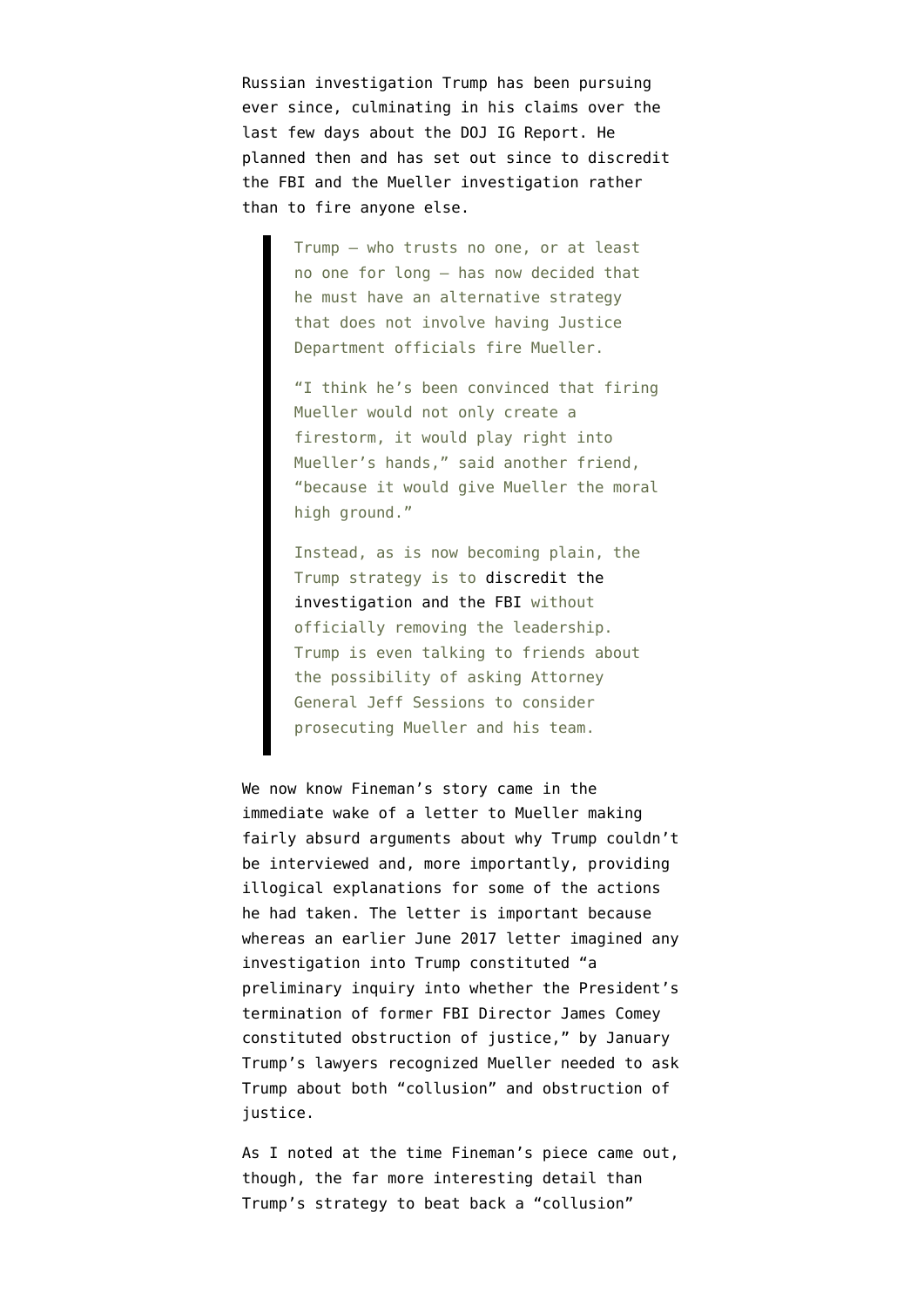investigation is that multiple Fineman sources (Chris Ruddy, who I think serves as Trump's more rational brain, was a source for this story) report that Trump had considered whether Manafort would flip on him and had concluded that he would not.

> He's decided that a key witness in the Russia probe, Paul Manafort, isn't going to "flip" and sell him out, friends and aides say.

We have since learned that Trump had John Dowd offer pardons to both Mike Flynn and Manafort and [there's reason to believe](https://www.emptywheel.net/2018/06/12/revisiting-trumps-joint-defense-agreement/) that Manafort remains in a joint defense agreement with Trump. So Trump's belief that Manafort wouldn't flip on him likely derived from tangible discussions and not just gut feel.

At the time he was telling people Manafort wouldn't flip, Trump would have known that Mueller [was interested in](https://www.emptywheel.net/2018/06/02/what-got-added-to-sekulows-list-further-obstruction-including-considering-of-firing-mueller-and-collusion/) his involvement in "the statement of July 8, 2017, concerning Donald Trump, Jr.'s meeting in Trump Tower;" Trump's lawyers [believed](https://www.emptywheel.net/2018/06/02/the-non-denial-denial-in-trumps-response-on-the-june-9-meeting-statement-did-putin-dictate-the-statement/) that Mueller had seen evidence that would lead him to conclude that, he "dictated a short but accurate response to the New York Times article on behalf of his son." Trump also worked hard (and has been assisted consistently by the press in doing so) to spin the question of his involvement in the June 9 meeting as being about "a private matter with the New York Times," and not a question about his conversations with Vladimir Putin about the statement.

But nothing else that Mueller had communicated to Trump's lawyers (if we can believe Jay Sekulow and John Dowd's understanding of their January 8 conversation with Mueller's team) indicated an interest in matters even remotely related to Paul Manafort.

Which is to say in January, Trump had reason to believe that Manafort might have information that incriminated him *independent of anything*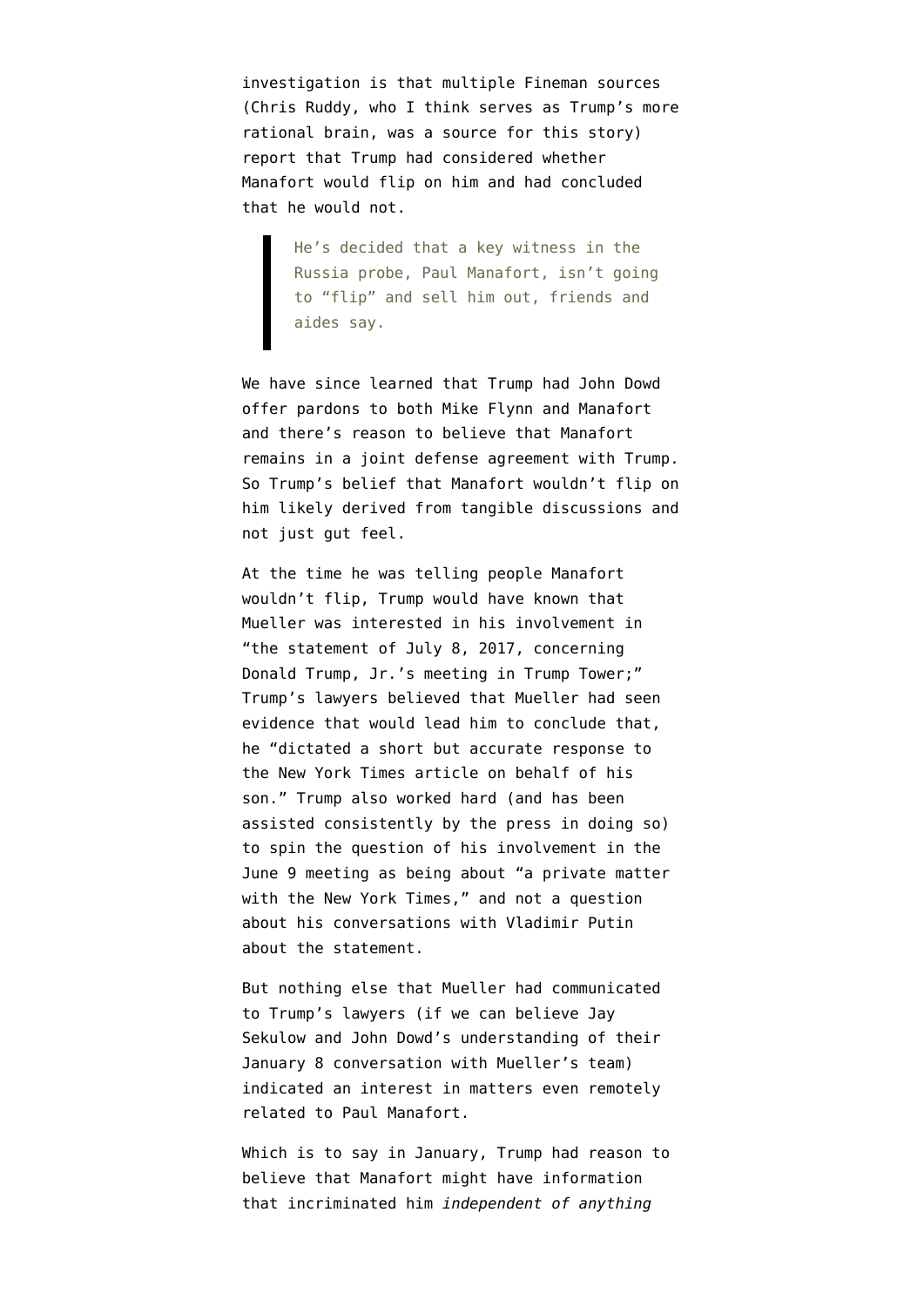*Mueller's team had told him*.



Wow, what a tough sentence for Paul Manafort, who has represented Ronald Reagan, Bob Dole and many other top political people and campaigns. Didn't know Manafort was the head of the Mob. What about Comey and Crooked Hillary and all of the others? Very unfair!

1:41pm · 15 Jun 2018 · Twitter for iPhone

Of course, since then, Trump has far more reason to fear Manafort seeking a cooperation agreement. That's because Mueller has since told Trump's team things that confirm they know things that implicate Trump's interactions with Manafort directly — and therefore place a premium on any testimony he'd give. Piggybacking off the questions (Jay Sekulow thinks) Mueller wants to ask Trump, here are a bunch of questions that Mueller likely would like Manafort to explain *about Trump*.

- Whether, like Mike Flynn, Trump offered Manafort a pardon in exchange for his refusal to cooperate.
- Whether Trump discussed the Trump Tower meeting, and the offer of dirt, with Manafort during their meeting on June 7, 2016, and whether that led Trump to [promise](https://www.weeklystandard.com/daniel-halper/trump-to-give-major-hillary-speech-monday), "a major speech on probably Monday of next week and we're going to be discussing all of the things that have taken place with the Clintons."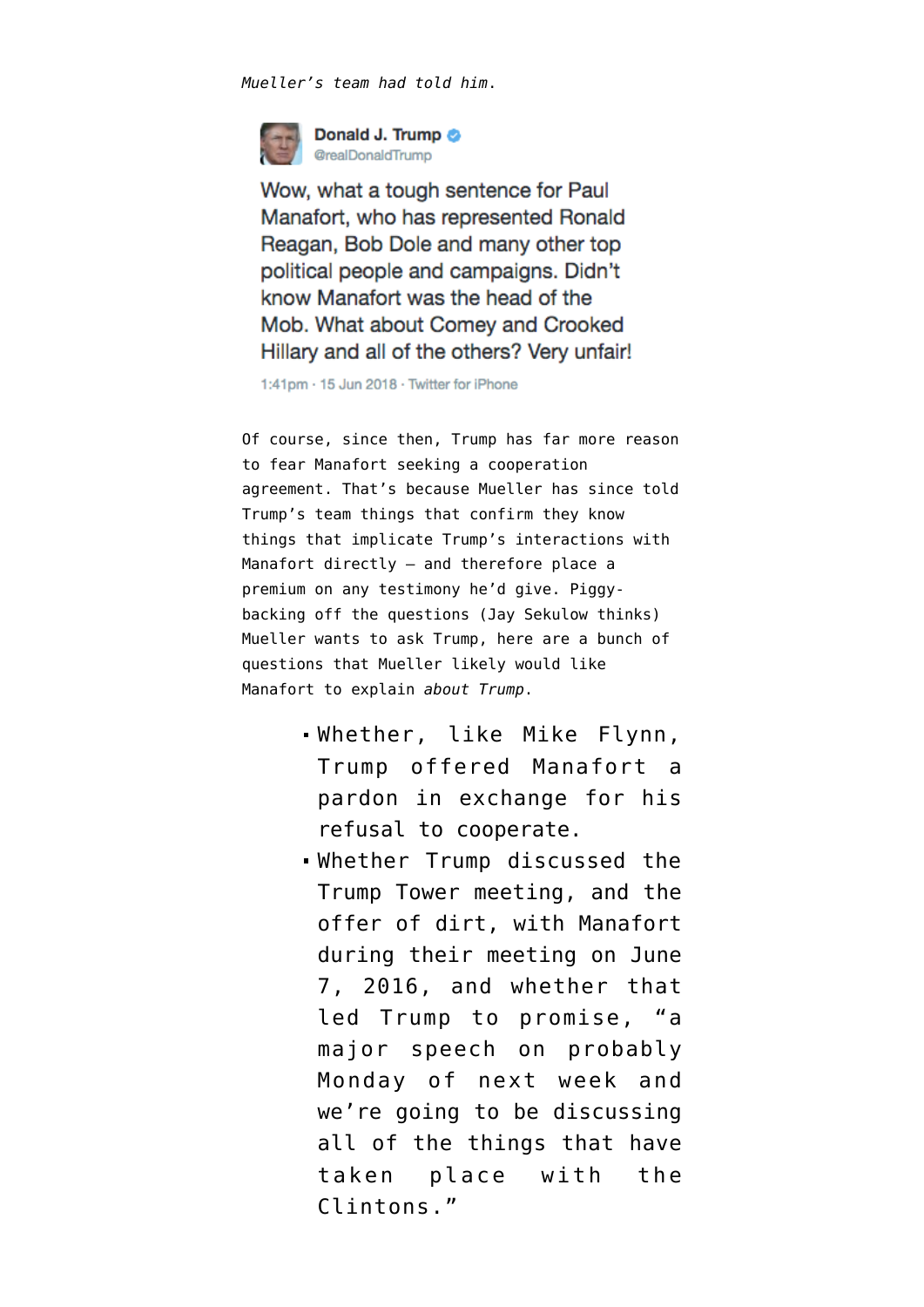- Whether Trump had a role in how Don Jr's emails about the June 9 meeting got released, including that he [withheld](https://www.emptywheel.net/2018/05/25/the-white-house-hid-paul-manaforts-enthusiasm-for-the-june-9-meeting-when-leaking-don-jrs-email/) Manafort's side of that communication.
- Whether Manafort discussed with Trump his [strategy](https://www.emptywheel.net/2018/04/30/on-manaforts-referral-of-the-papadopoulos-offers/) on how to entertain meetings with Putin without sending any public signs about it.
- Whether, [contrary to the](https://intelligence.house.gov/uploadedfiles/final_russia_investigation_report.pdf) [account laid out in the](https://intelligence.house.gov/uploadedfiles/final_russia_investigation_report.pdf) [HPSCI report,](https://intelligence.house.gov/uploadedfiles/final_russia_investigation_report.pdf) Manafort had a role in the defeat of an effort to make the RNC platform harsher on Ukraine, and if so, whether Manafort looped him in on it.
- Whether Manafort, who had discussed campaign updates with the Russian oligarch at risk of sanctions to whom he owed millions, Oleg Deripaska, discussed ending sanctions on other Russian oligarchs.

Those are all damning enough. But the most damning question that we know Mueller wants to ask both Manafort and Trump is about the former's outreach to Russia asking for help with the election. According to Sekulow, Mueller wants to know, "What knowledge did [Trump] have of any outreach by [his] campaign, including by Paul Manafort, to Russia about potential assistance to the campaign?"

Manafort knows the answer to that question.